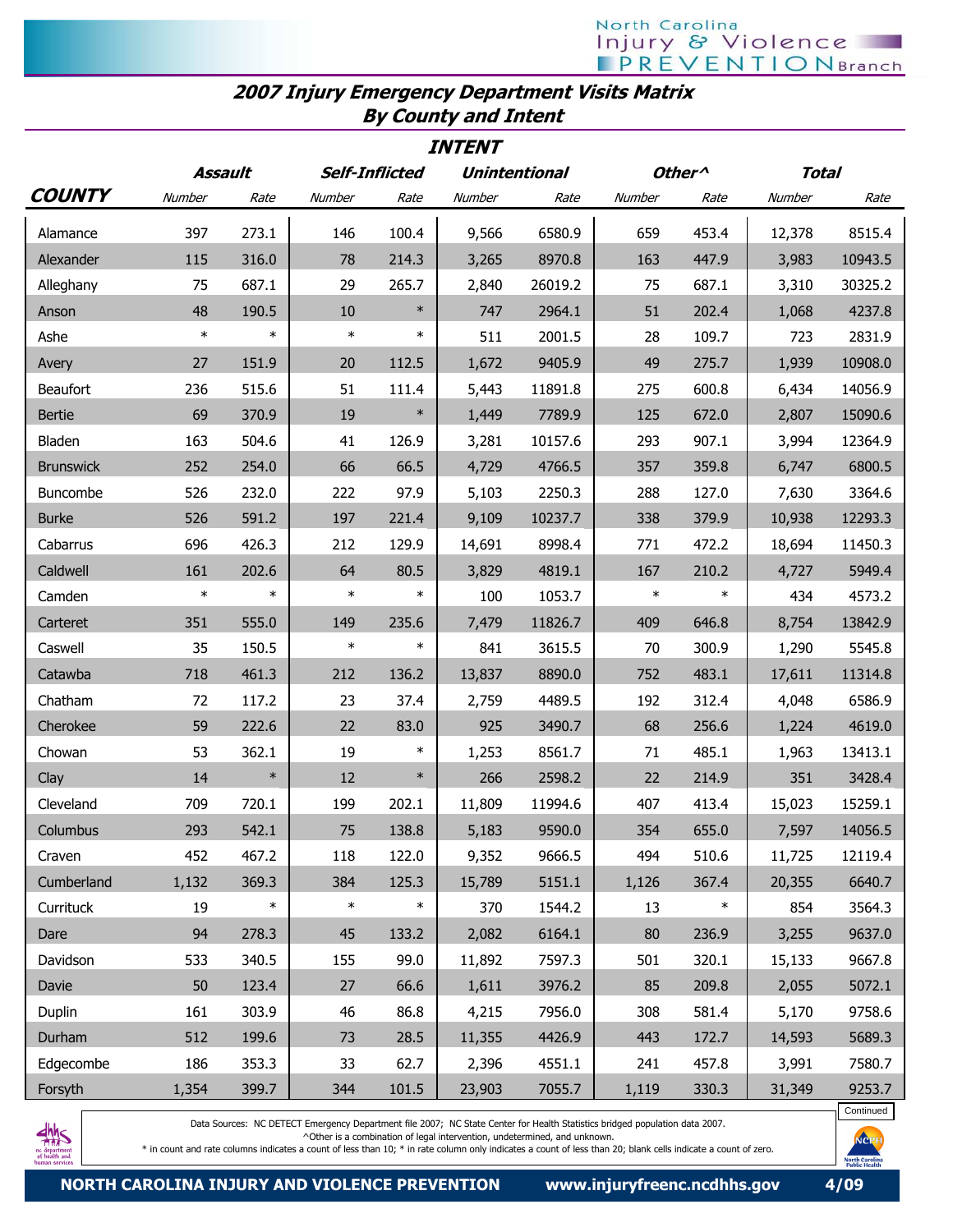## 2007 Injury Emergency Department Visits Matrix By County and Intent, Page 2

| <i><b>INTENT</b></i> |         |        |                       |        |                      |         |                    |        |              |         |
|----------------------|---------|--------|-----------------------|--------|----------------------|---------|--------------------|--------|--------------|---------|
|                      | Assault |        | <b>Self-Inflicted</b> |        | <b>Unintentional</b> |         | Other <sup>^</sup> |        | <b>Total</b> |         |
| <b>COUNTY</b>        | Number  | Rate   | Number                | Rate   | Number               | Rate    | Number             | Rate   | Number       | Rate    |
| Franklin             | 147     | 256.9  | 59                    | 103.1  | 4,188                | 7318.9  | 267                | 466.6  | 5,039        | 8806.1  |
| Gaston               | 369     | 182.2  | 137                   | 67.6   | 6,956                | 3434.5  | 231                | 114.1  | 20,296       | 10021.0 |
| Gates                | $\ast$  | $\ast$ | $\ast$                | $\ast$ | 275                  | 2343.0  | 10                 | $\ast$ | 496          | 4226.0  |
| Graham               | 28      | 356.3  | $\ast$                | $\ast$ | 439                  | 5586.7  | 23                 | 292.7  | 545          | 6935.6  |
| Granville            | 209     | 379.7  | 52                    | 94.5   | 3,739                | 6792.6  | 263                | 477.8  | 4,713        | 8562.1  |
| Greene               | 75      | 367.6  | 25                    | 122.5  | 1,161                | 5689.8  | 106                | 519.5  | 1,514        | 7419.8  |
| Guilford             | 1,152   | 247.2  | 267                   | 57.3   | 15,899               | 3412.3  | 927                | 199.0  | 39,648       | 8509.4  |
| Halifax              | 372     | 675.6  | 111                   | 201.6  | 5,635                | 10234.3 | 221                | 401.4  | 6,918        | 12564.5 |
| Harnett              | 423     | 389.1  | 98                    | 90.1   | 7,869                | 7237.8  | 466                | 428.6  | 9,465        | 8705.8  |
| Haywood              | 248     | 439.5  | 126                   | 223.3  | 6,083                | 10779.7 | 300                | 531.6  | 7,193        | 12746.8 |
| Henderson            | 150     | 148.8  | 49                    | 48.6   | 1,954                | 1938.3  | 80                 | 79.4   | 2,472        | 2452.1  |
| Hertford             | 102     | 439.5  | 21                    | 90.5   | 1,765                | 7605.8  | 168                | 724.0  | 2,814        | 12126.2 |
| Hoke                 | 156     | 367.7  | 17                    | $\ast$ | 1,925                | 4537.7  | 95                 | 223.9  | 2,800        | 6600.3  |
| Hyde                 | 15      | $\ast$ | $\ast$                | $\ast$ | 348                  | 6728.5  | $\ast$             | $\ast$ | 418          | 8082.0  |
| Iredell              | 627     | 414.0  | 228                   | 150.5  | 14,512               | 9582.4  | 527                | 348.0  | 16,998       | 11223.9 |
| Jackson              | 101     | 274.8  | 36                    | 98.0   | 2,673                | 7273.3  | 95                 | 258.5  | 3,144        | 8554.9  |
| Johnston             | 457     | 290.3  | 220                   | 139.7  | 14,176               | 9004.2  | 1,071              | 680.3  | 17,203       | 10926.9 |
| Jones                | 37      | 365.4  | 11                    | $\ast$ | 834                  | 8235.4  | 61                 | 602.4  | 1,046        | 10328.8 |
| Lee                  | 288     | 496.8  | 86                    | 148.3  | 5,523                | 9526.8  | 276                | 476.1  | 6,550        | 11298.4 |
| Lenoir               | 415     | 731.1  | 84                    | 148.0  | 6,789                | 11960.7 | 389                | 685.3  | 8,015        | 14120.6 |
| Lincoln              | 294     | 402.2  | 92                    | 125.8  | 7,254                | 9922.6  | 332                | 454.1  | 9,324        | 12754.1 |
| McDowell             | 190     | 436.4  | 57                    | 130.9  | 2,115                | 4857.9  | 74                 | 170.0  | 2,660        | 6109.7  |
| Macon                | 75      | 230.0  | 31                    | 95.1   | 2,778                | 8519.4  | 84                 | 257.6  | 3,173        | 9730.7  |
| Madison              | 24      | 118.2  | 21                    | 103.4  | 372                  | 1831.7  | $20\,$             | 98.5   | 539          | 2654.0  |
| Martin               | 56      | 237.3  | 19                    | $\ast$ | 1,251                | 5301.3  | 107                | 453.4  | 1,634        | 6924.3  |
| Mecklenburg          | 3,837   | 442.5  | 799                   | 92.1   | 59,396               | 6850.2  | 2,379              | 274.4  | 77,192       | 8902.7  |
| Mitchell             | 41      | 259.7  | 12                    | $\ast$ | 565                  | 3579.1  | 50                 | 316.7  | 789          | 4998.1  |
| Montgomery           | 133     | 484.5  | 31                    | 112.9  | 2,539                | 9249.2  | 68                 | 247.7  | 3,413        | 12433.1 |
| Moore                | 285     | 337.5  | 96                    | 113.7  | 7,439                | 8810.3  | 263                | 311.5  | 10,952       | 12970.9 |
| Nash                 | 75      | 80.7   | 16                    | $\ast$ | 1,794                | 1930.1  | 137                | 147.4  | 2,407        | 2589.6  |
| New Hanover          | 967     | 507.8  | 244                   | 128.1  | 14,529               | 7629.5  | 830                | 435.9  | 17,389       | 9131.3  |
| Northhampton         | 115     | 552.1  | 21                    | 100.8  | 2,037                | 9779.2  | 95                 | 456.1  | 2,598        | 12472.4 |
| Onslow               | 491     | 301.7  | 224                   | 137.6  | 9,581                | 5887.1  | 538                | 330.6  | 11,684       | 7179.3  |
| Orange               | 219     | 176.2  | 103                   | 82.9   | 4,881                | 3926.4  | 462                | 371.6  | 6,597        | 5306.8  |



Data Sources: NC DETECT Emergency Department file 2007; NC State Center for Health Statistics bridged population data 2007.

^Other is a combination of legal intervention, undetermined, and unknown.

\* in count and rate columns indicates a count of less than 10; \* in rate column only indicates a count of less than 20; blank cells indicate a count of zero.

Continued